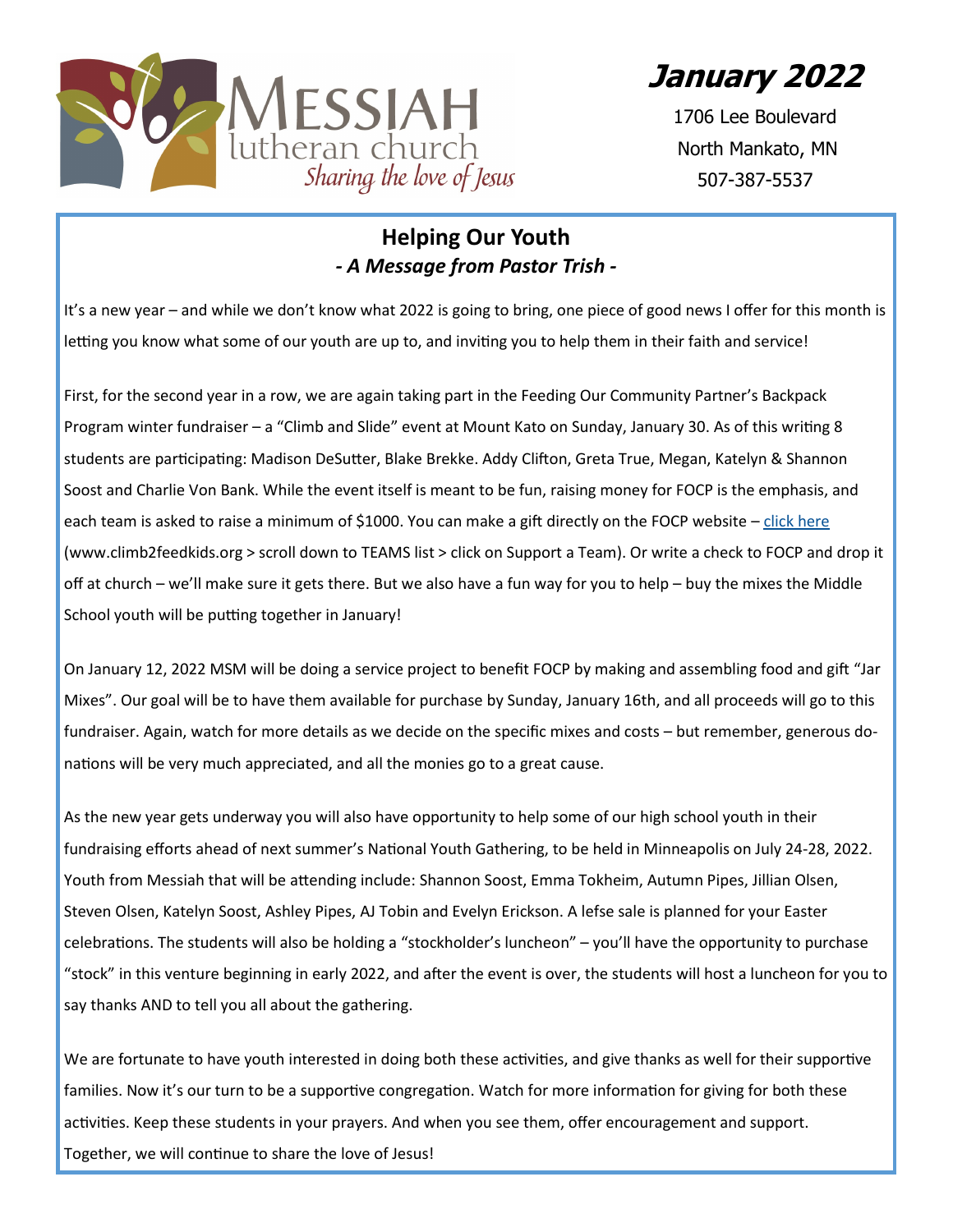# **Quilting**



The quilting group starts January 11th. It will be great to resume our work and fellowship once again. We meet the second and fourth Tuesdays of January, February, March and April. The quilts are displayed on Mother's Day and the Sunday following and then distributed where needed . New faces are always welcome whether you sew or not. There are several phases to finishing a quilt and all are fun to do and can be learned in minutes and lunch is included. Come join our group!

Any questions, call Nancy 340-8494, Joan 389-9898, Kay 327-9789.



## **Monday, January 17, 2022 - 12:30-5:30 pm at Messiah**

Sign up by calling 1-800-RED-CROSS or visit RedCrossBlood.org and enter MESSIAHKATOMN as the location to schedule your appointment.

Maximize your blood donation & help more patients. If you're an eligible type O, B-, or A– donor, consider making a Power Red donation. Red blood cells are the most commonly transfused blood component.

## **Request for Volunteers for the VITA tax program**

Volunteers are needed for the VITA tax program. The program provides free tax preparation for lower-to-middleincome taxpayers, older individuals, and those with disabilities, to help them get the tax refunds to which they are entitled. We need tax preparers, greeters, and phone volunteers. Training for both will be provided, and no experience is necessary. For more information, call Ginger Klenk at 387-5707. If you want more information talk with or call Linda Wenkel who is a phone volunteer for this short-term opportunity.

# **4th Graders — First Communion — Save The Date**

Mark your calendars— the First Communion Retreat will be on Saturday, March 12, 2022. On Sunday March 13th, students will want to be sure to come to Sunday School to paint their communion cups. First Communion will be held on Palm Sunday, April 10th. If you have a family member, 4th grade or older, who didn't get a chance to participate in a retreat previously, they are welcome to come. Contact the office for more information.

# **Middle School Ministry Fundraiser FOCP (Backpack Program)**

MSM students will be doing a fundraiser in January to support the FOCP Backpack Program. As part of our work, if you have any extra quart or pint canning jars you no longer need, we would be grateful for your donation. Jars can be dropped off at the church with or without lids. Jars will be filled with chocolate chip cookie, brownie, and spiced chai mixes as well as chili and taco seasonings.

January 12th—MSM students will assemble jars

January 16th—Jars will be available for purchase before and after worship services



**March 12, 2022 Elevate Church Mankato**

The leaders of PEW35 came to visit with the middle and high school students in November to share what this event is all about. It is a day-long activity to pray and worship with other students. If your student is interested, you can register at<https://pew35.org/dayofprayer>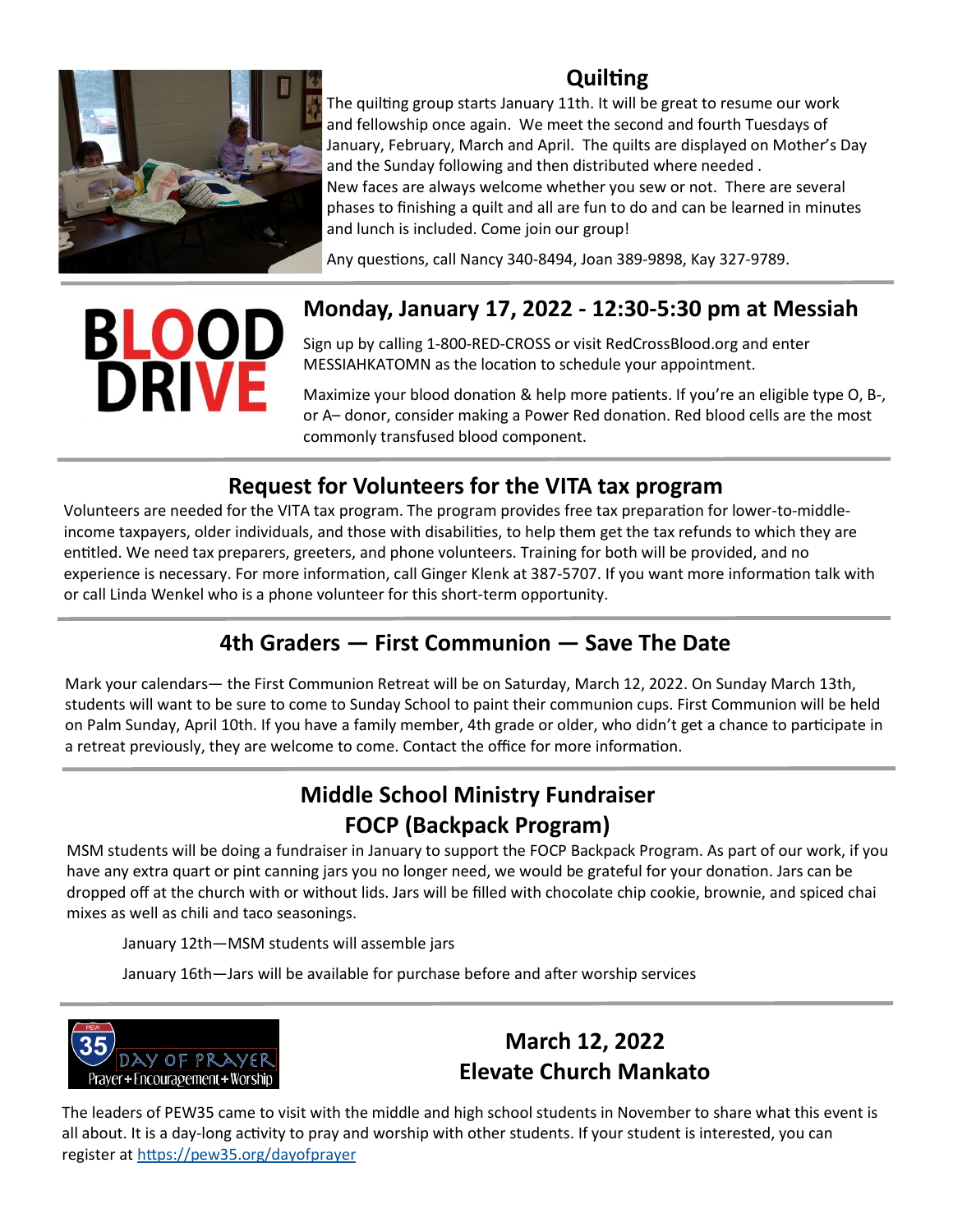# **Council**

### *December Council Meeting highlights*

The council approved the financials—our total income was \$34,600 and expenses were \$28,586 resulting in income over expenses \$6014. Year-to-date expenses are over income by \$3823.

#### **Team Leads**

Annual reports are due into the office by January 4th.



## **Messiah Scholarship Fund**

This summer we developed a scholarship fund for members of the congregation attending post-secondary education. The policy is effective January 1, 2022 for the 2022-23 academic year.

#### **REQUIREMENTS**

- Must be a confirmed member of Messiah Lutheran Church.
- Have completed 25 hours of volunteer work in the church or community. See list of approved activities.
- Be attending an accredited college, university, or technical college.

#### **PROCESS**

- Submit application and volunteer form by March 1, 2022.
- Notification of awards will be by May 1, 2022.
- Recognition of awards will be Graduation Recognition Sunday.
- Scholarship is distributed after successful completion of the first semester at the approved post-secondary institution. Submit unofficial transcript by December 31, 2022.

### **Congratulations Janet Adams**

It is with joy and excitement to announce that our former intern, Janet Adams, has been called to serve as pastor at Trinity Lutheran in Madelia. Pastor Janet's first Sunday at Trinity was November 28, 2021. Even better, she has asked to celebrate her ordination here at Messiah! This very special day of worship and celebration will be scheduled for later this winter. As part of that day we will be hosting a reception for her. Watch for more details about the service itself and opportunities to help.

# **Annual Meeting Sunday, January 30, 2022 at 11:00 am**

Join us for the annual meeting after the 10:00 am Messiah Worships United service. A light lunch will be served. We will hear team reports from 2021 and discuss the budget and plans for 2022.

## **COVID-19 Update**

Thank you for your ongoing cooperation with our current Covid-19 protocols. We will be continuing our current practice: asking members to wear masks during worship and all youth activities, with small groups that are "adult only" making their own decisions on a group basis. As of this writing there are no changes to the current policy. The Stay Safe Committee will continue to monitor the state of the virus and recommend changes as necessary. We are planning to begin Wednesday evening meals in January during our Middle School and High School gathering times.

For any questions or clarifications, please talk to Pastor Trish or one of our Stay Safe Committee members: Jon Graff, Shawna Merrill, Lynell Senden or Greg Suskovic. Most of all – thank you for your understanding and commitment.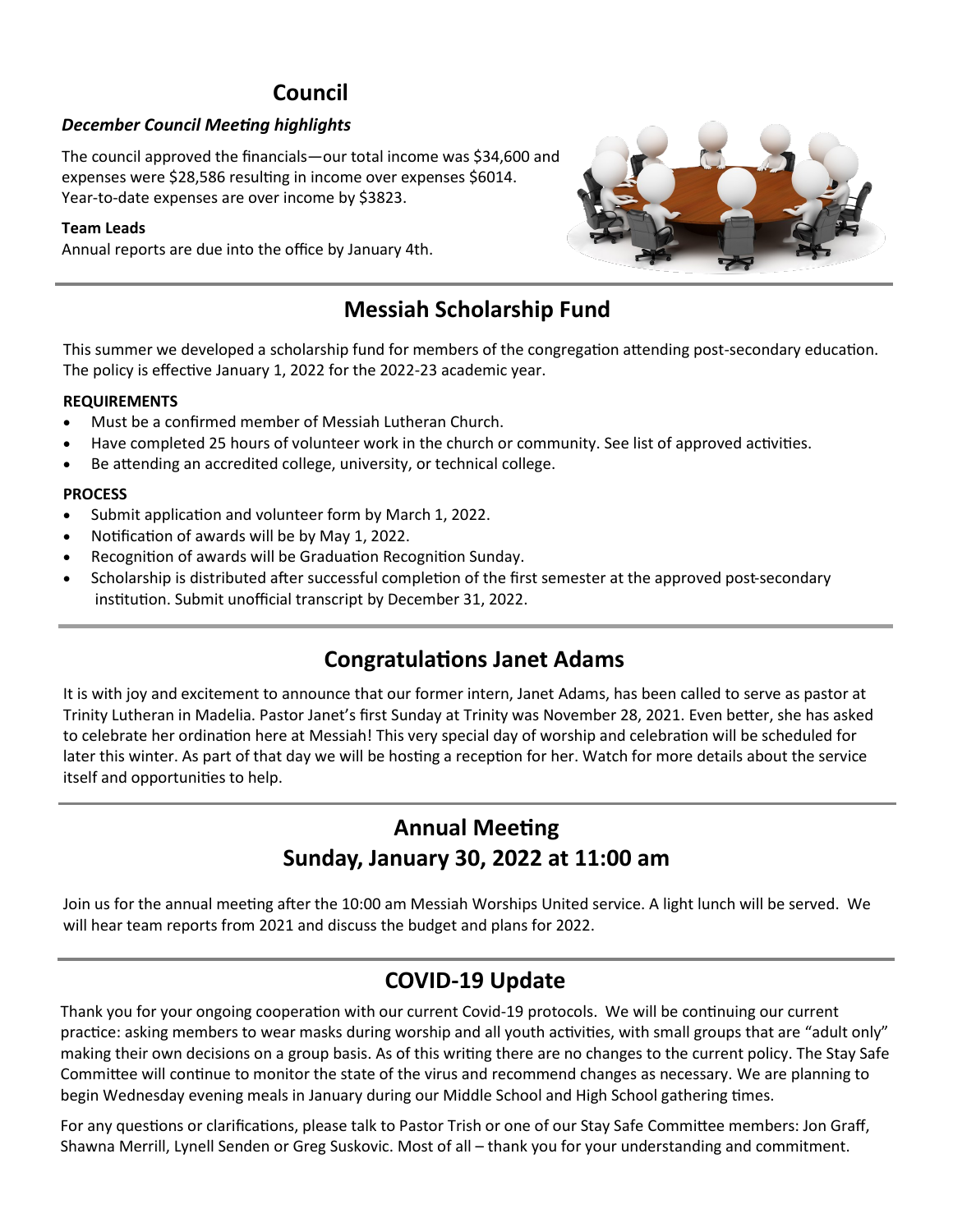

\*

Messiah Lutheran Church 1706 Lee Boulevard North Mankato, Minnesota 56003 Non Profit Org US Postage PAID Mankato, MN Permit #370

\*

\*

### RETURN SERVICE REQUESTED

### **PHONE: 507-387-5537**

#### **NEW EMAIL ADDRESSES**

Trish Reedstrom, Pastor: PastorTrish@MessiahNorthMankato.com Jan Waller, Office Manager: Messiah@MessiahNorthMankato.com Amy Malvin, Communications & Education: Amy@MessiahNorthMankato.com

Label

www.messiahnorthmankato.com



"Sharing the Love of Jesus..."

Please Pray For...

**In our thoughts and prayers:** Ben K, Craig V, Dave C, Earl W, Judy F, Rosie L, Nancy O, Dick, Milt H, Dolores S., Sharen O., Jason M., Gary Z., Dan and family, Jim M, Sharon D, Jessica R

**Those who serve our country:** Dan P, Brian M, Derek M, Carley, Alex.



### **Worship Schedule**

8:30 am—Traditional Worship 9:15 am—Sunday School 10:30 am–Contemporary Music

**The office will be closed:** Monday, January 3rd.

### **Sunday, January 30th**

9:15 am—Sunday School 10:00 am—Messiah Worships United 11:00 am–Lunch & Annual Meeting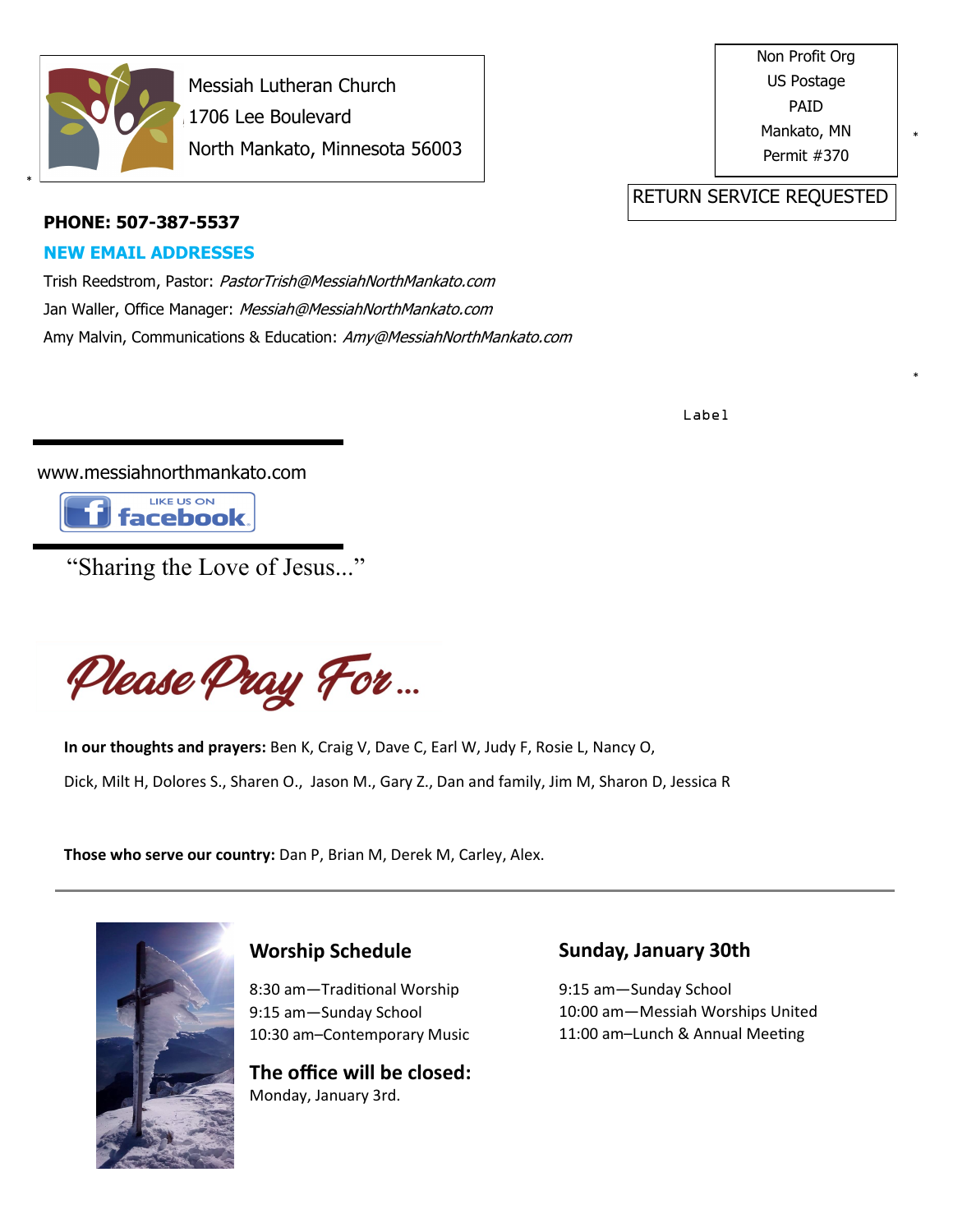|                                                             |                               |                       | January 2022                               |                                                            |                 |                       |  |
|-------------------------------------------------------------|-------------------------------|-----------------------|--------------------------------------------|------------------------------------------------------------|-----------------|-----------------------|--|
| Sunday                                                      | Monday                        | Tuesday               | Wednesday                                  | Thursday                                                   | Friday          | Saturday              |  |
|                                                             |                               |                       |                                            |                                                            |                 | ᆏ                     |  |
|                                                             |                               |                       |                                            |                                                            |                 | <b>Happy Birthday</b> |  |
|                                                             |                               |                       |                                            |                                                            |                 | Pastor Trish          |  |
| 2 Communion                                                 | 3 Office Closed               | 4                     | LO,                                        | ဖ                                                          | N               | $\boldsymbol{\infty}$ |  |
| 8:30 am Worship (FB also)                                   |                               | 1:30 pm Staff Meeting | 9:00 am SEE                                | 7:00 am Men's Study                                        |                 |                       |  |
| 9:15 am NO Sunday School                                    |                               |                       | 5:30 pm Meal                               | 9:00 am SAIL Group                                         |                 |                       |  |
| 10:30 am Worship (band)                                     |                               |                       | 6:30 pm MSM & HS Youth<br>6:00 pm Worship  | 10:00 am Monarch Meadows<br>5:00 pm Bible Study<br>Worship |                 |                       |  |
| 9 Communion                                                 | $\mathbf{a}$                  | $\mathbf{1}$          | 12                                         | $\mathbf{r}$                                               | $\frac{4}{1}$   | 15                    |  |
| 8:30 am Worship (FB also)                                   | 9:00 am SAIL Group            | 1:30 pm Staff Meeting | 9:00 am SEE                                | 7:00 am Men's Study                                        |                 |                       |  |
| 9:15 am Sunday School                                       | 6:30 pm 4H Meeting            |                       | 2:00 pm Life Long<br>Learners              | 9:00 am SAIL Group                                         |                 |                       |  |
| 10:30 am Worship (band)                                     |                               |                       | 5:30 Meal                                  | 5:00 pm Bible Study                                        |                 |                       |  |
| 11:30 am Council Meeting                                    |                               |                       | 6:00 pm NO Worship                         | 6:30 pm Anti-Racism Group                                  |                 |                       |  |
|                                                             |                               |                       | 6:30 pm MSM & HS Youth                     |                                                            |                 |                       |  |
|                                                             |                               |                       | 7:30 National Youth Gath-<br>ering Meeting |                                                            |                 |                       |  |
| 16 Communion                                                | H                             | $\frac{8}{18}$        | $\mathbf{a}$                               | $\overline{20}$                                            | $\overline{2}1$ | 22                    |  |
| 8:30 am Worship (FB also)                                   | 9:00 am SAIL Group            | 1:30 pm Staff Meeting | 9:00 am SEE                                | 7:00 am Men's Study                                        |                 |                       |  |
| 9:15 am Sunday School                                       | 12:30 Blood Drive             |                       | 5:30 pm Meal                               | 9:00 am SAIL Group                                         |                 |                       |  |
| 10:30 am Worship (band)                                     |                               |                       | 6:00 pm MSM & HS Youth                     | 5:00 pm Bible Study                                        |                 |                       |  |
| Backpack Program Fundraiser<br>before/after worships        |                               |                       |                                            |                                                            |                 |                       |  |
| 23 Communion                                                | $\overline{2}$                | 25                    | 26                                         | 27                                                         | 28              | 29                    |  |
| 8:30 am Worship (FB also)                                   | 9:00 am SAIL Group            | 1:30 pm Staff Meeting | 9:00 am SEE                                | 7:00 am Men's Study                                        |                 |                       |  |
| 9:15 am Sunday School                                       |                               |                       | 2:30 pm Oak Terrace<br>Worship             | 9:00 am SAIL Group                                         |                 |                       |  |
| 10:30 am Worship (band)                                     |                               |                       | 5:30 pm Meal                               | 5:00 pm Bible Study                                        |                 |                       |  |
|                                                             |                               |                       | 6:00 pm MSM or HS                          |                                                            |                 |                       |  |
| 30 Communion                                                | $\overline{5}$                |                       |                                            |                                                            |                 |                       |  |
| 9:15 am Sunday School                                       | 9:00 am SAIL Group            |                       |                                            |                                                            |                 |                       |  |
| 10:00 am ONE WORSHIP ONLY<br><b>Messiah Worships United</b> | 10:00 am Pathstone<br>Worship |                       |                                            | You are welcome to join a bible study anytime!             |                 |                       |  |
| 11:00 am Annual Meeting                                     |                               |                       |                                            |                                                            |                 |                       |  |
| 3:00 pm Girl Scout Meeting                                  |                               |                       |                                            |                                                            |                 |                       |  |